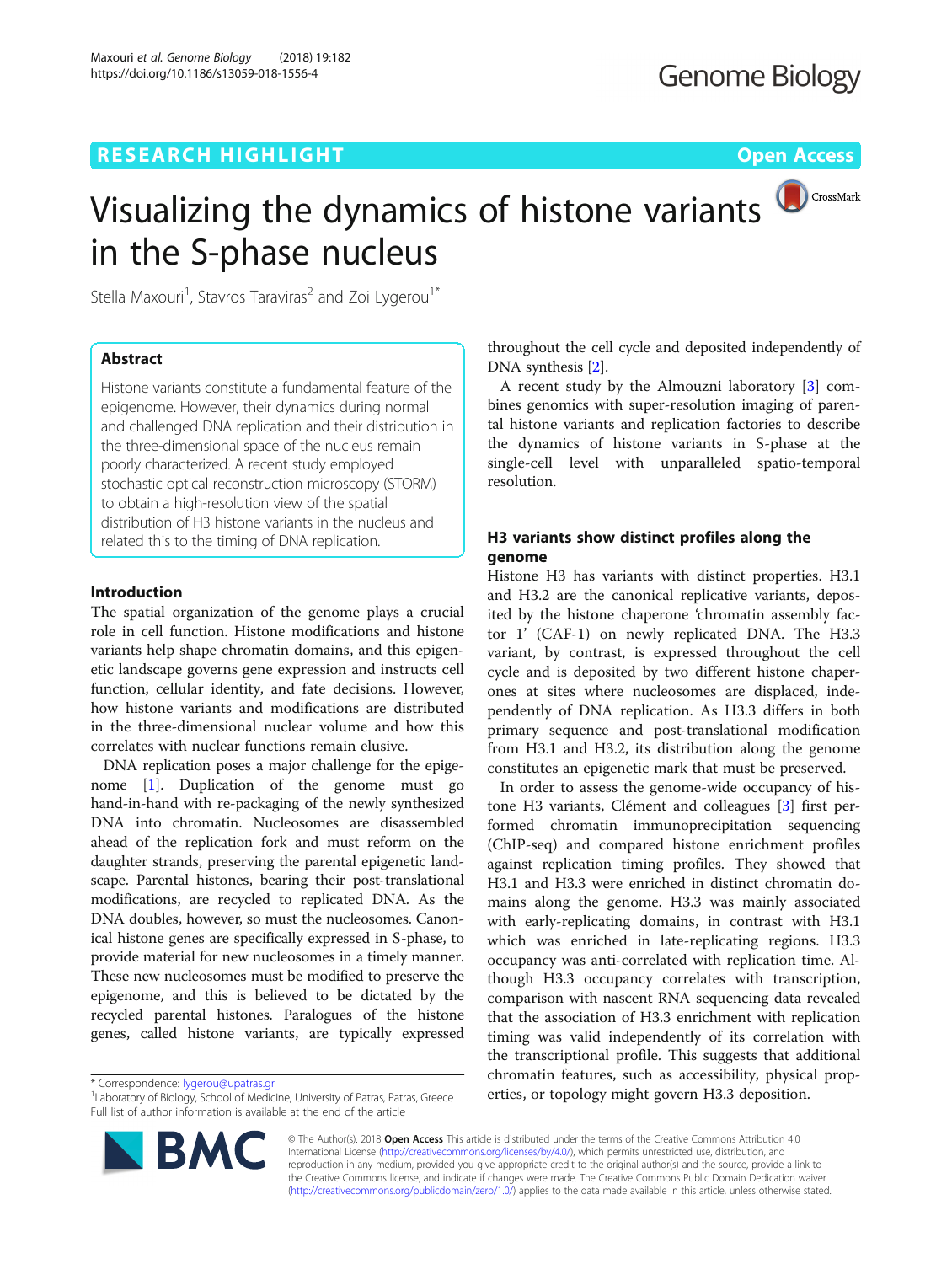## A high-resolution view of H3 variant dynamics in the three-dimensional nuclear space

Stochastic optical reconstruction microscopy (STORM) relies on the high-accuracy localization of photo-switchable fluorescent probes in three dimensions to overcome the diffraction barrier of conventional fluorescence microscopy, achieving single-molecule resolution. The authors combined STORM with the SNAP-tag system [\[4\]](#page-2-0) in order to visualize the dynamics of the H3 variants in cells. By means of this tag, the H3.1 or the H3.3 histone variant was labeled by addition of a fluorescent dye which could then be chased, permitting specific visualization of parental histones bound to chromatin. In parallel, replicating regions were detected at high resolution by incorporation of a nucleotide analogue.

The authors followed the dynamics of total and parental H3.1 and H3.3 histone variants throughout S-phase within the three-dimensional nuclear space. They showed that H3.1 and H3.3 variants form distinct domains inside the nucleus. The high resolution achieved with STORM allowed not only the detailed description of these compartments, but also the detection of changes in size or density by monitoring cells as they progressed through S-phase, revealing the distinct dynamic nature of the H3.1 and H3.3 variants. The authors showed that H3.3 domains are characterized by stable volume throughout the cell cycle and a decreasing density. This is in agreement with the H3.1 variant being deposited by CAF-1 behind the replication fork, leading to dilution of parental H3.3 during replication. By contrast, H3.1 domains exhibit a cell-cycle-dependent profile. In early S phase, H3.1 domains are increased in size and of low density, corresponding to new H3.1 being deposited in H3.3-associated regions during replication. In the rest of the cell cycle, H3.1 units are smaller in size and of high density and correspond to late-replicating chromatin. The distinct distribution of H3.3 and H3.1 within the nucleus highlights the presence of chromatin domains with distinct H3 variant occupancy.

### Replication stress alters the histone variant landscape

Clément and colleagues then investigated how the spatial distribution of histone variants is affected under conditions of replication stress following treatment of cells with hydroxyurea, which depletes deoxynucleotide triphosphate (dNTP) pools. During DNA replication, forks can slow down or arrest, owing to a decrease in nucleotide pools and encountered obstacles such as DNA secondary structure or DNA–RNA hybrids (R-loops). Replication stress is also triggered by oncogene activation and has been suggested to play a key initial step driving carcinogenesis [\[5\]](#page-2-0). Following hydroxyurea treatment, local recycling of parental histone variants was severely impaired. Changes in the distribution of parental histones were evident not only at replication sites but also in the surrounding region. This suggests that

replication stress might affect the epigenetic landscape by inducing changes in the epigenome that could potentially lead to altered gene expression, thus providing a new potential mechanism for how replication stress might enhance tumorigenesis.

# The histone chaperone ASF1 is essential for preserving the global H3 variant profile

The histone chaperone anti-silencing factor 1 (ASF1) is crucial for histone management. It associates with free H3–H4 dimers to store them when they are in excess and deliver them to CAF-1 or other histone-deposition complexes. It has also been suggested that ASF1 facilitates local delivery of parental histones from the replicative helicase to CAF-1 on the nascent strands. Clément et al. assessed whether ASF1 plays a role in parental histone recycling by silencing ASF1 and found a profound effect on parental histone distribution during replication. The levels of both H3.3 and H3.1 were decreased at replication sites, albeit with different kinetics. Interestingly, when ASF1 was depleted, H3.3 and H3.1 not only decreased on newly replicated DNA but their distribution to distal sites was also affected. Loss of ASF1 therefore not only affects recycling of parental histones but can also alter the histone variant profile throughout the nucleus.

### Concluding remarks

The study from Clément and colleagues has established the distribution of histone H3 variants and their recycling during replication in the three-dimensional space of the nucleus and has linked them with DNA replication timing and gene expression. The authors have shown that H3.1 and H3.3 create domains with distinct characteristics, supporting their distinct functions during DNA replication and transcription. Moreover, the authors observed that disturbing the progression of DNA replication or histone management affects the distribution of parental histones. Parental histone variants that are dissociated from DNA during replication carry their post-translational modifications. Upon replication stress or loss of ASF1 function, the reshuffling of parental histones can cause global epigenetic changes, with effects on chromatin structure and gene expression. This hypothesis is highly interesting in the context of cancer, where replication stress is a common initial event. Intriguingly, impaired recycling of histone variants caused by the absence of the histone chaperone ASF1, independently of replication stress, does not trigger checkpoint activation. This deprives the cells of the opportunity to arrest replication—thus propagating false epigenetic marks and severely challenging epigenomic integrity.

Epigenome stability is crucial for proper cellular function since challenging the propagation of epigenetic marks is closely connected to changes in gene expression. Indeed, a